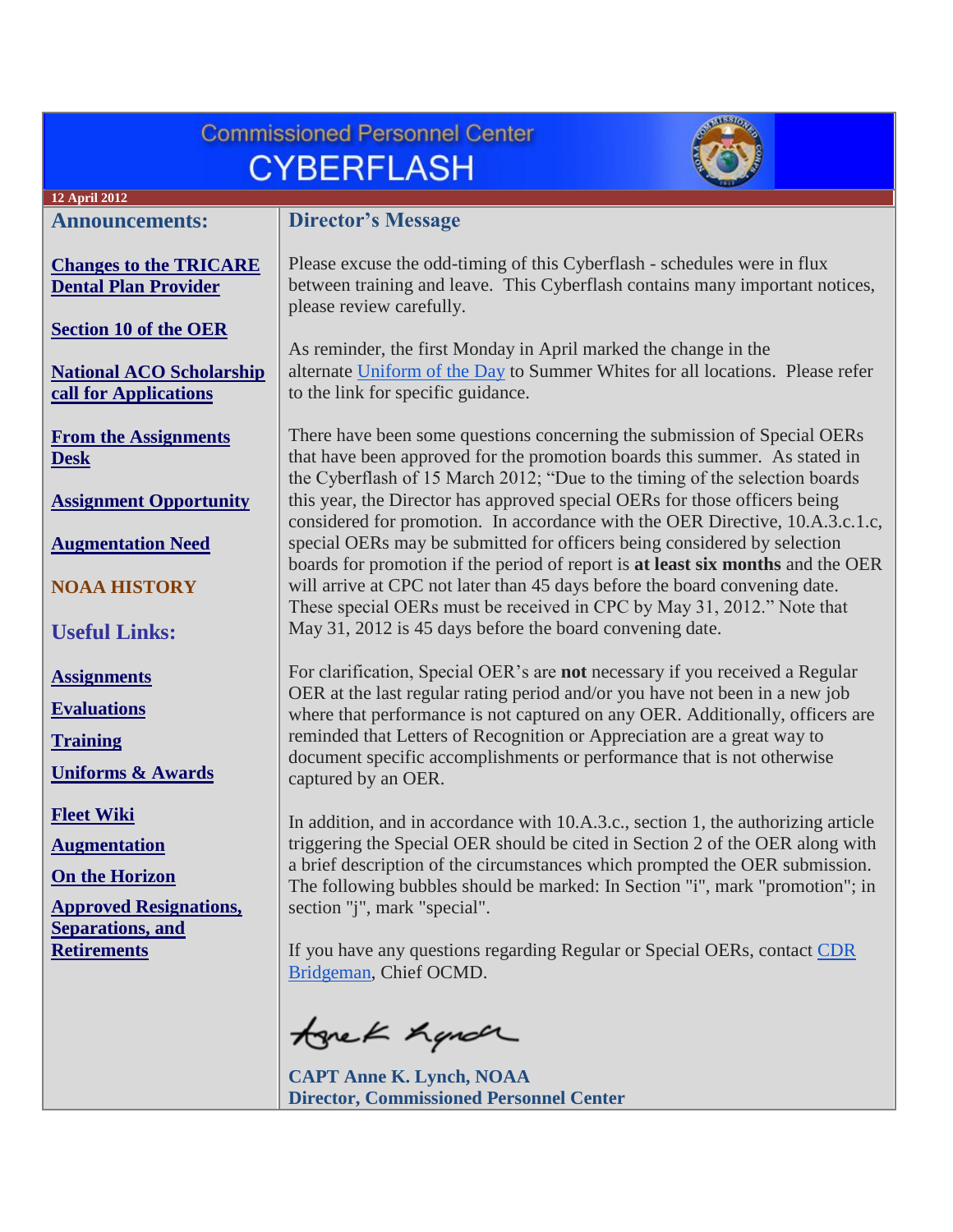### <span id="page-1-0"></span>**Changes to the TRICARE Dental Program Provider**

Effective May 1, 2012, Metropolitan Life Insurance Company, Inc. (MetLife) will become the dental carrier for the TRICARE Dental Program (TDP), the dental care program for NOAA Corps dependents. This change affects eligible active duty family members only. Dental care under the new contract will begin on May 1, 2012. Current TDP enrollees should have received an information packet from MetLife (TRICARE Dental Program Benefit Booklet).

**Beneficiaries will receive a paper bill for the premium due April, 2012.** Automatic payroll deductions and credit card deductions will resume May 2012. Beneficiaries who currently pay premiums through automatic payroll deductions or via credit card do not need to take any action. NOAA Corps officers shall continue to receive dental services at a Dental Treatment Facility (DTF) or from an authorized private sector dentist via the Active Duty Dental Program- Remote (ADDP). More information regarding the MetLife transition can be found at [www.tricare.mil/TDPcontract](http://www.tricare.mil/TDPcontract) or contact MetLife customer service at: CONUS Service Area[:1-855-638-8371,](tel:1-855-638-8371) or

OCONUS Service Area: [1-855-638-8372.](tel:1-855-638-8372)

### <span id="page-1-1"></span>**Section 10 of the OER**

A definitive statement on promotion potential is essential in every OER. This is regardless of an officer's overall performance, relationship to a zone, or recency of promotion. In other words, to show trend and development and to eliminate ambiguity, a clear statement on promotion potential, or what an officer must do in order to become promotable, is necessary in all OERs. This statement is especially helpful during promotion boards.

### <span id="page-1-2"></span>**National ACO Scholarships Call For Applications**

The Executive Committee of National ACO Scholarships, Inc. has issued its annual call to high school seniors and college undergrads for applications for scholarship awards for the 2012/2013 academic year. The twopage application form is available on the "Resources" page of the NOAA Officer Family Association website [\(www.nofaweb.org\)](http://www.nofaweb.org/), under the heading "National ACO Scholarships, Inc." Application forms may also be obtained by contacting Secretary/Treasurer Captain Dave Peterson, NOAA (Ret), by phone [\(301-921-6357\)](tel:%28301-921-6357) or email [\(kmpdhp@comcast.net\)](mailto:kmpdhp@comcast.net). Complete application packages should be sent to the corporation's post office address (on the application form) and should be postmarked this year no later than Friday, April 13, 2012.

### <span id="page-1-3"></span>**From the Assignments Desk:**

Both the bar graph and excel billet list have been updated on April 11, 2012 and thanks to help from LCDR David Zezula the bar graph now also shows vacancies. I apologize for the time period in which it did not show vacant billets.

I received word from The NASA Human Resources Department that they received over 6000 applications for the Astronaut Candidate Vacancy. Their updated timeline for reviewing all packages is as follows:

### ASTRONAUT CANDIDATE SELECTION PROCESS TIMELINE

| November 15, 2011 | <b>IVacancy Announcement opens in USAJOBS</b> |
|-------------------|-----------------------------------------------|
| January 27, 2012  | IV acancy Announcement closes                 |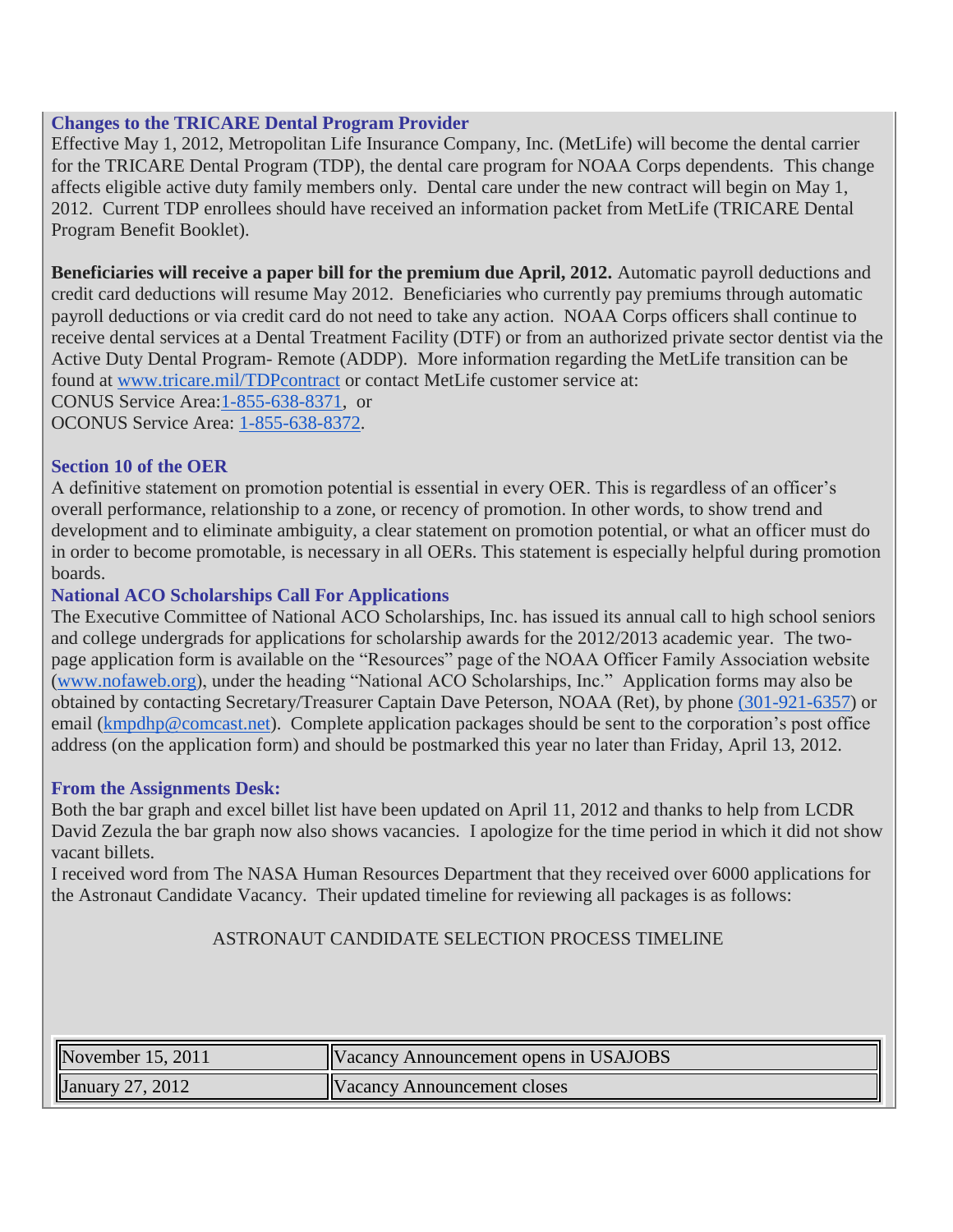| Qualified Applications reviewed to determine Highly Qualified<br>applicants. Qualifications Inquiry form sent to Supervisors/References<br>and civilian applicants contacted by mail to obtain an FAA medical<br>exam. |
|------------------------------------------------------------------------------------------------------------------------------------------------------------------------------------------------------------------------|
| Highly Qualified applications reviewed to determine Interviewees                                                                                                                                                       |
| Interviewees brought to JSC for preliminary interview, medical<br>evaluation, and orientation. Interviewees will be selected from the<br>Highly Qualified group and contacted on a week-by-week basis.                 |
| <b>Finalists determined</b>                                                                                                                                                                                            |
| Finalists brought to JSC for additional interview and complete medical<br>evaluation                                                                                                                                   |
| Astronaut Candidate Class of 2013 announced                                                                                                                                                                            |
| Astronaut Candidate Class of 2013 reports to the Johnson Space Center                                                                                                                                                  |
|                                                                                                                                                                                                                        |

N*ote: This schedule is subject to change.*

## <span id="page-2-0"></span>**Assignment Opportunity**

- *Have you ever wondered how OMAO and NOAA headquarters really work?*
- *Are you interested in daily interaction with OMAO and NOAA senior leaders?*
- *Are you ready for a fast-paced, challenging assignment that will provide you with valuable skills and experience for future leadership positions?*

If you answered yes to these questions, then a great opportunity awaits!

OMAO is seeking candidates at the senior LT level to be considered for a two year assignment in the OMAO Executive Affairs Division (EAD) and NOAA Program Coordination Office (PCO). If you are selected, in the first year you will serve in EAD in Silver Spring, MD. In the second year, you will serve as the OMAO representative in PCO at NOAA Headquarters in Washington, DC. After the two year assignment is completed, CPC will work with you to place you in an assignment that best suits your desires and new skills while also ensuring the needs of the NOAA Corps are met.

As a member of the EAD, you are responsible for providing staff support to OMAO leadership. This involves responding to congressional inquiries, preparation of talking points for briefings, creating presentations, drafting memos, and supporting the Program Coordination Office (PCO) with requests from NOAA leadership. During this time, you will also gain exposure to executive level leadership, decision-making, and the budgeting process. In addition, you will have the opportunity to work on broader OMAO/MAOC initiatives. In preparation for the rotation to PCO, you will learn the importance of accurate messaging and communicating effectively with NOAA, DOC and Congressional leadership.

As the OMAO representative in PCO, you will work closely with the NOAA Under Secretary and other senior leaders, and you will serve as a liaison between NOAA and OMAO leadership. You will travel with NOAA senior leaders on national and international trips. You will serve as the subject matter expert on ships, aircrafts, service protocols as well as other topics. Your operational skills will come in handy during high-impact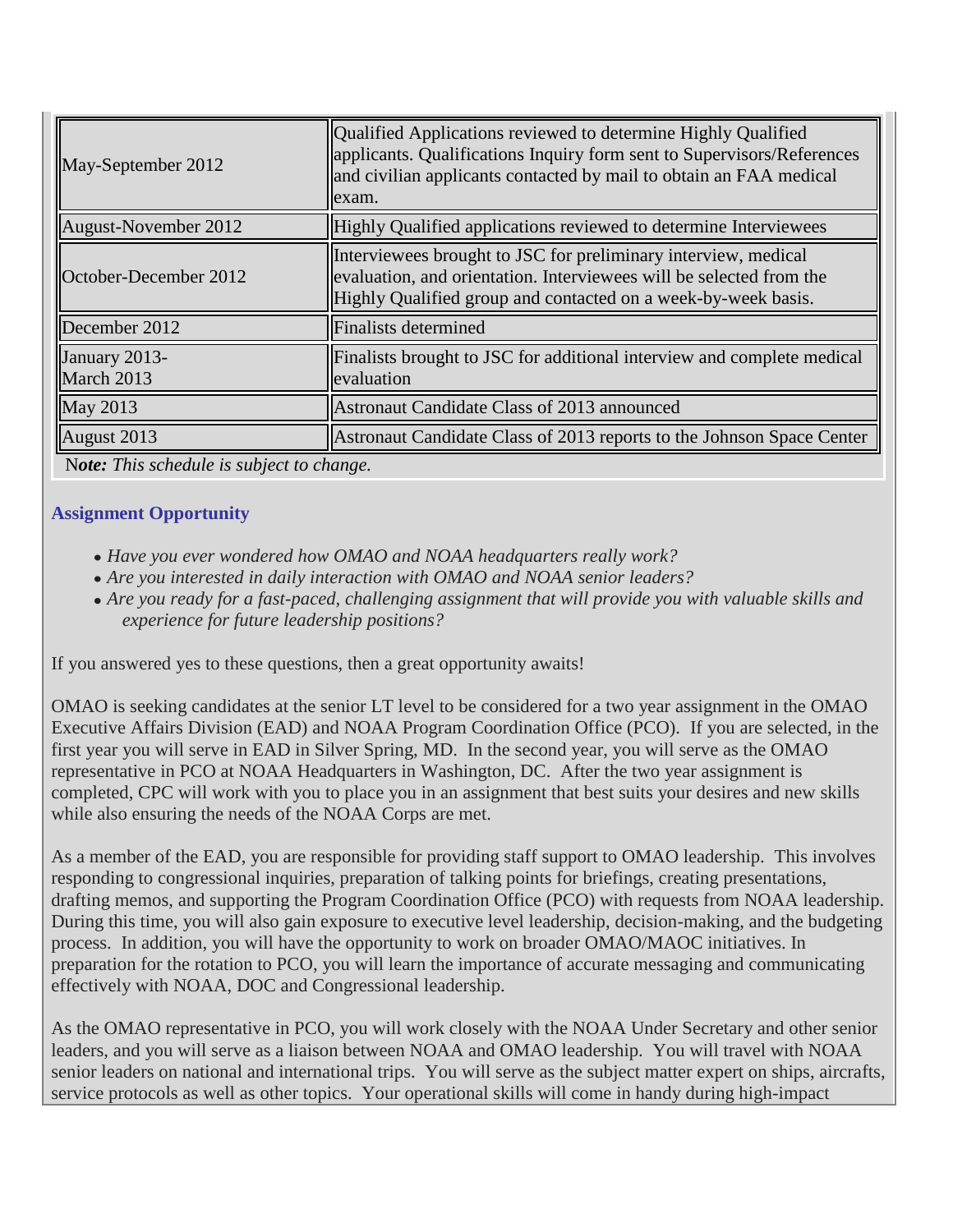events. During your assignment you will have the opportunity to interact with personnel from DOC, the White House, Congress and numerous other federal agencies. As you coordinate with the other team members in PCO, you will build relationships with colleagues across NOAA.

The Washington, DC, area is a great place to work and live. The personal and professional opportunities with this assignment are unlimited. The Assignment Branch is looking to find qualified candidates for multiple years with the starting rotation dates of October 2013 and October 2014. **If you are ready for a challenging opportunity, please contact LT Amanda Goeller, CPC Assignment Coordinator by April 30, 2012 via email at [AssignmentBranch.CPC@noaa.gov](mailto:AssignmentBranch.CPC@noaa.gov) or phone 301-713-7694.** If you have any questions about this opportunity, please contact LCDR Chad Cary [\(chad.cary@noaa.gov\)](mailto:chad.cary@noaa.gov) in PCO at 202-482-0683 and/or LTJG Adrienne Hopper [\(adrienne.hopper@noaa.gov\)](mailto:adrienne.hopper@noaa.gov) in OMAO EAD at 301-713-7618. You can also check <http://www.pco.noaa.gov/> for further details on PCO.

## <span id="page-3-0"></span>**Augmentation Need**

NOAA Ship Oscar Dyson is in need of an OOD for May 11 - June 4. Interested officers should submit their requests vi[ahttp://www.moc.noaa.gov/augmentation-2.html](http://www.moc.noaa.gov/augmentation-2.html)

# <span id="page-3-1"></span>**NOAA HISTORY**

**Excerpt from the "Return of the [USC&GS] Ship EXPLORER Following the Attack on Pearl Harbor"**  December 10, 1941 - "As the ship now entered the danger zone around the Hawaiian Islands, instructions were issued by the Captain to increase speed gradually during the night so as to reach full speed by daybreak. By 0400 of December 10 speed had been increased to 115 RPM. As it was now beginning to be light speed was increased by small increment to avoid smoking until the maximum of 128 RPM (14.8 knots) was reached about 0530. The wind and sea continued from ahead, the seas slightly rougher. The ship rode easily though the heavy spray was carried over the bridge. At 0530 two seaplanes of the PBY type passed some distance off headed southwest.

At about 0600, the ship being about 60 miles southwest of Oahu, T. H., an object was sighted on the water, bearing about 3 points on the starboard bow, about 2 miles distant. It was called to the attention of the Captain who was on the bridge and was identified as a seaplane. As the ship approached bursts of machine gun fire, to attract attention, were heard. Course and speed were maintained until the markings of the plane were identified as those of the U. S. Navy. As the plane came abeam course was changed to approach from windward. As the ship was turning the lookout on the compass deck reported an object on the port beam believed to be a submarine. The submarine alarm was sounded and the ship continued to turn away. The object sighted was soon identified as a floating ammunition box but as it was necessary to heave to in dangerous waters the crew were kept at abandon quarters for the time being. The ship hove to about 400 meters to windward and the starboard whaleboat was lowered and pulled for the plane. Riding to a sea anchor the seaplane drifted to leeward so rapidly that only with considerable exertion could the whaleboat, under oars, be brought alongside. The aviator and his radio operator were taken from the plane and brought aboard.

The aviator, Lt. Thornton, advised that he thought it feasible to attempt taking the plane aboard and himself returned to make the lines fast. A line was passed to him and made fast but came adrift. A second line was made fast and held but while maneuvering the ship the line came taut and the plane capsized. Lt. Thornton managed to scramble to the bottom of the main ponton and was picked up by the whaleboat and returned to the ship. The plane drifted aft carrying the line under the stern. At this time a single seaplane of the cruiser based